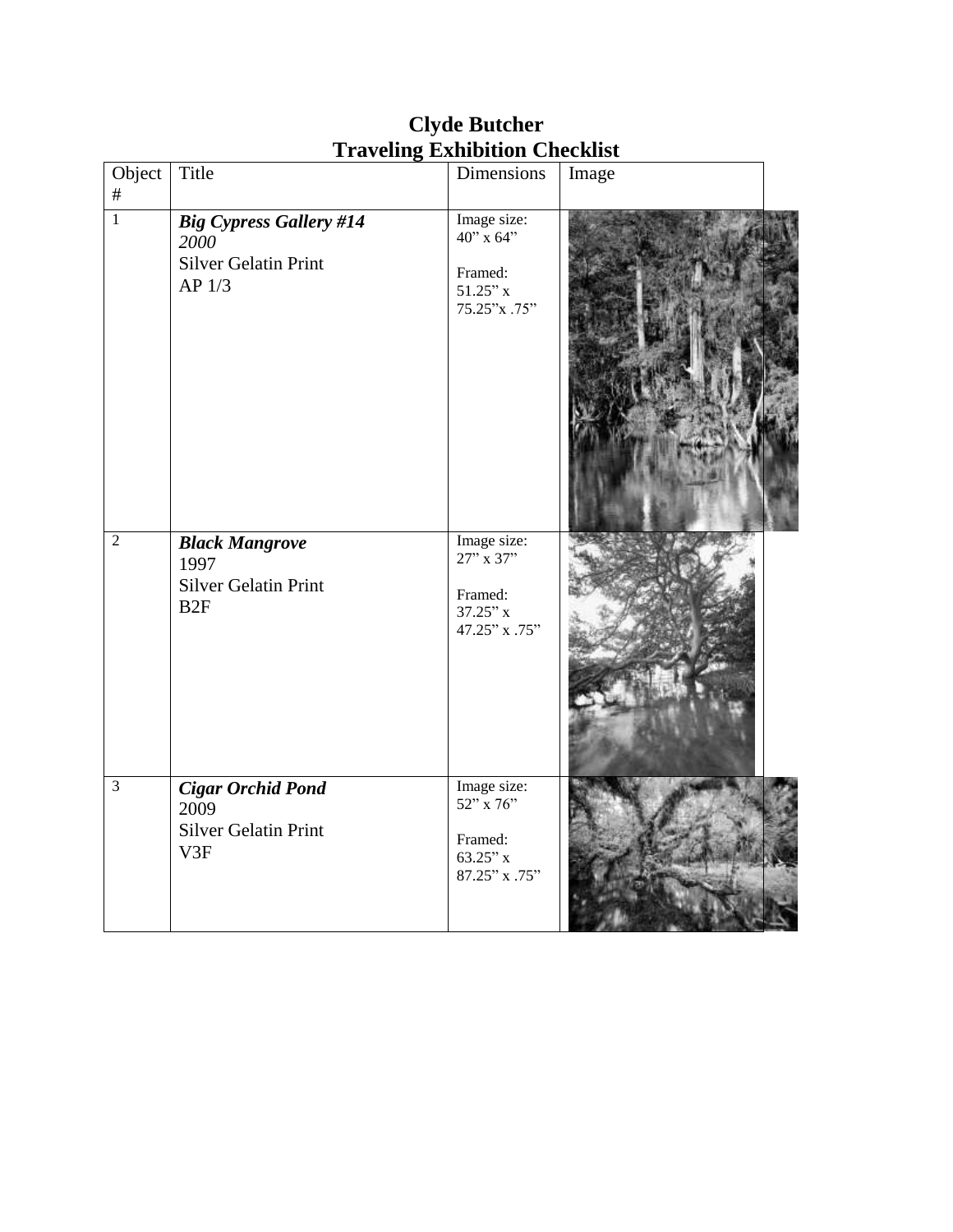| $\overline{4}$ | <b>Clamshell Orchid</b><br>2003<br><b>Silver Gelatin Print</b><br>V3F            | Image size:<br>$13''$ x 18"<br>Framed:<br>$21.25"$ x<br>25.25" x .75"   |  |
|----------------|----------------------------------------------------------------------------------|-------------------------------------------------------------------------|--|
| $\overline{5}$ | <b>Conservation #5</b><br>2009<br><b>Silver Gelatin Print</b><br>B <sub>2F</sub> | Image size:<br>$40$ " x 64"<br>Framed:<br>$51.25"$ x<br>$75.25"$ x .75" |  |
| $\overline{6}$ | <b>Mahogany Hammock</b><br>1996<br>Digital Archival Pigment Print<br>1/150       | Image size:<br>17" x 22"<br>Framed:<br>$27.25"$ x<br>$31.25"$ x .75     |  |
| $\overline{7}$ | <b>Everglades Pines</b><br>1996<br><b>SEP Silver Gelatin Print</b>               | Image size:<br>18" x 37"<br>Framed:<br>$28.25"$ x<br>46.25" x .75       |  |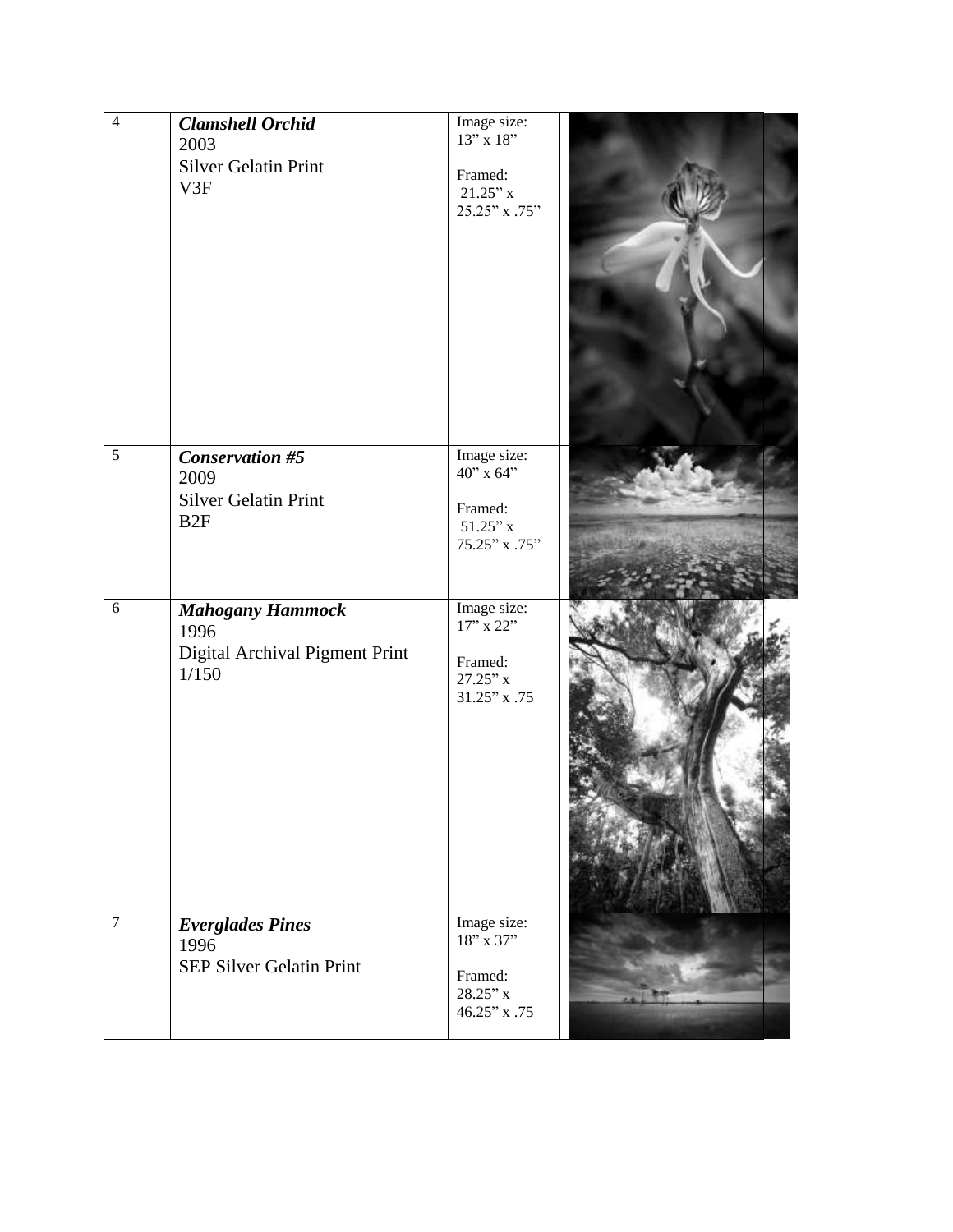| $\overline{8}$ | <b>Everglades Restoration</b><br>1996<br><b>Silver Gelatin Print</b><br>V2F      | Image size:<br>37" x 51"<br>Framed:<br>49.25" x<br>63.25" x .75"  |  |
|----------------|----------------------------------------------------------------------------------|-------------------------------------------------------------------|--|
| 9              | <b>Fakahatchee Cathedral #2</b><br>2009<br><b>Silver Gelatin Print</b><br>AP 1/5 | Image size:<br>$37"$ x 51"<br>Framed:<br>49.25"x<br>63.25" x .75" |  |
| 10             | <b>Fakahatchee Strand #3</b><br>1999<br><b>Silver Gelatin Print</b><br>$AP$ 1/3  | Image size:<br>$37"$ x 51"<br>Framed:<br>49.25"x<br>63.25" x .75" |  |
| 11             | <b>Fakahatchee Mushrooms</b><br>1999<br><b>Silver Gelatin Print</b><br>5F        | Image size:<br>9x12"<br>Framed:<br>$17.25"$ x<br>21.25" x .75"    |  |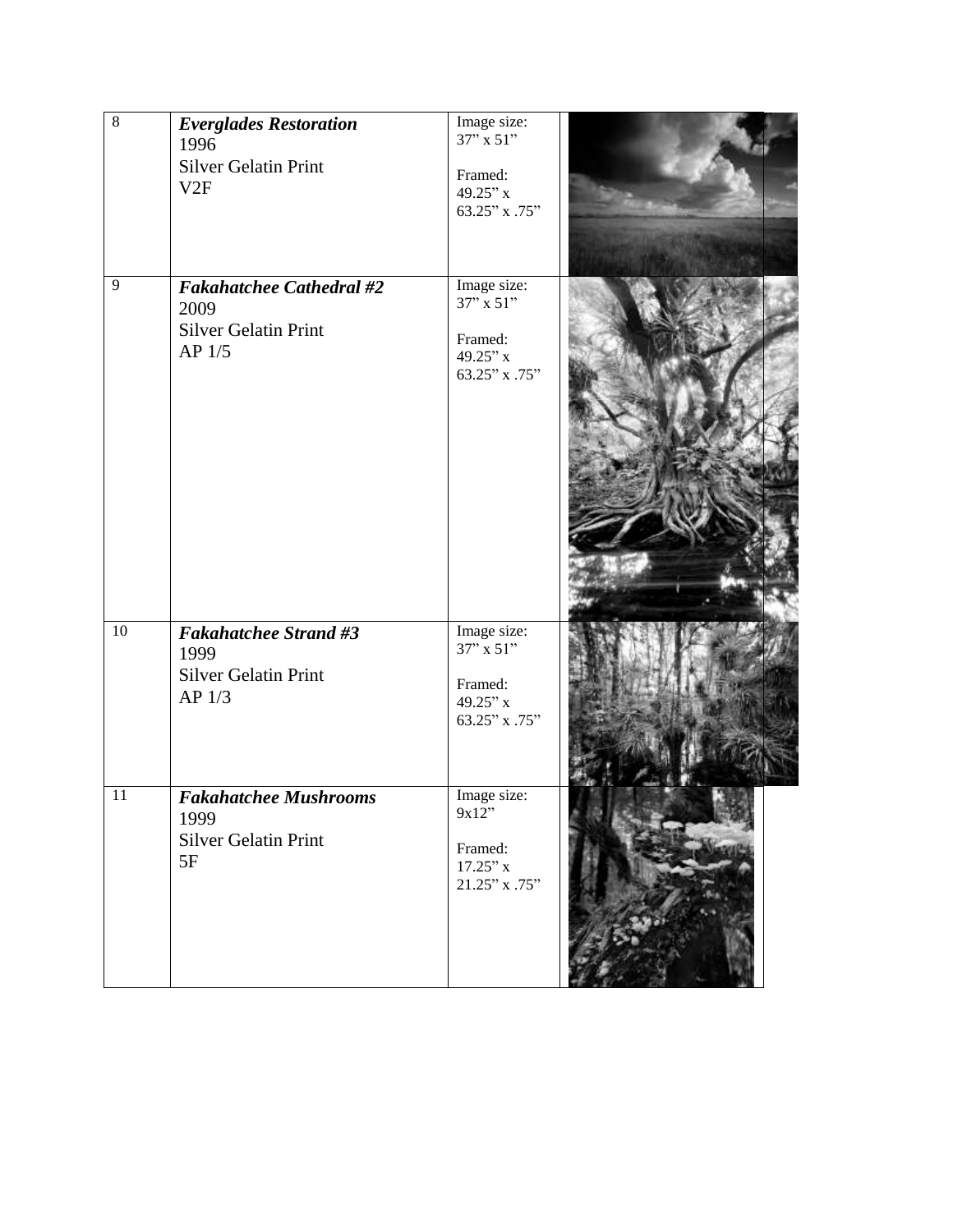| 12              | <b>Florida Bay #3</b><br>1997<br><b>Silver Gelatin Print</b><br>V2F              | Image size:<br>$40$ " x 64"<br>Framed:<br>$51.25"$ x<br>75.25" x .75"  |  |
|-----------------|----------------------------------------------------------------------------------|------------------------------------------------------------------------|--|
| 13              | <b>Gannet Strand #2</b><br>1995<br><b>Silver Gelatin</b><br>$V$ 2/5/98=1F        | Image size:<br>52 x 100"<br>Framed:<br>$63.25"$ x<br>$111.25"$ x .75"  |  |
| $\overline{14}$ | Gaskin Bay #5<br>1998<br><b>Silver Gelatin Print</b><br>AP <sub>1/3</sub>        | Image size:<br>52" x 94"<br>Framed:<br>$63.25"$ x<br>$105.25"$ x .75"  |  |
| 15              | <b>Gator Hook #1</b><br>2009<br><b>Silver Gelatin Print</b><br>AP <sub>1/3</sub> | Image size:<br>40" x 64"<br>Framed:<br>$51.25"$ x<br>75.25" x .75"     |  |
| 16              | <b>Gator Love</b><br>2002<br><b>Silver Gelatin Print</b><br>V2F                  | Image size:<br>$9''$ x 12"<br>Framed:<br>$17.25"$ x<br>$21.25"$ x .75" |  |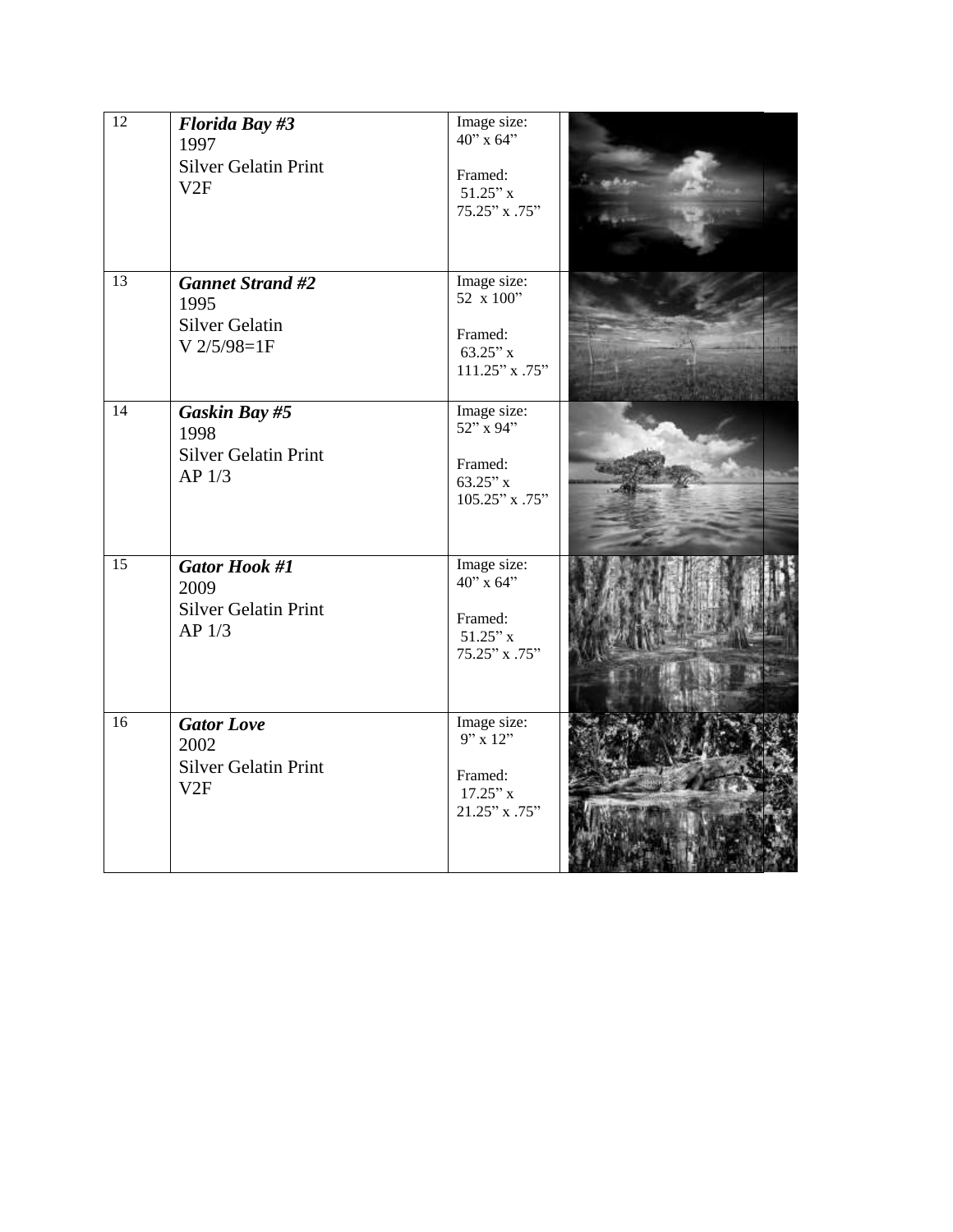| $\overline{17}$ | <b>Ghost Orchid Triptych</b><br>2002<br><b>Silver Gelatin Print</b><br>AP $1/5$     | Image sizes:<br>[3x] $8"$ x 12"<br>prints<br>Framed:<br>$17.25"$ x<br>47.25" x .75" |  |
|-----------------|-------------------------------------------------------------------------------------|-------------------------------------------------------------------------------------|--|
| 18              | <b>Indian Key Pass #5</b><br>1997<br><b>Silver Gelatin Print</b><br>V <sub>6F</sub> | Image size:<br>52" x 76"<br>Framed:<br>$63.25"$ x<br>87.25" x .75"                  |  |
| 19              | <b>Kirby Storter #1</b><br>2014<br>Digital Archival Pigment Print<br>V5F            | Image size:<br>$12"\times 38"$<br>Framed:<br>$23.25"$ x<br>47.25" x .75"            |  |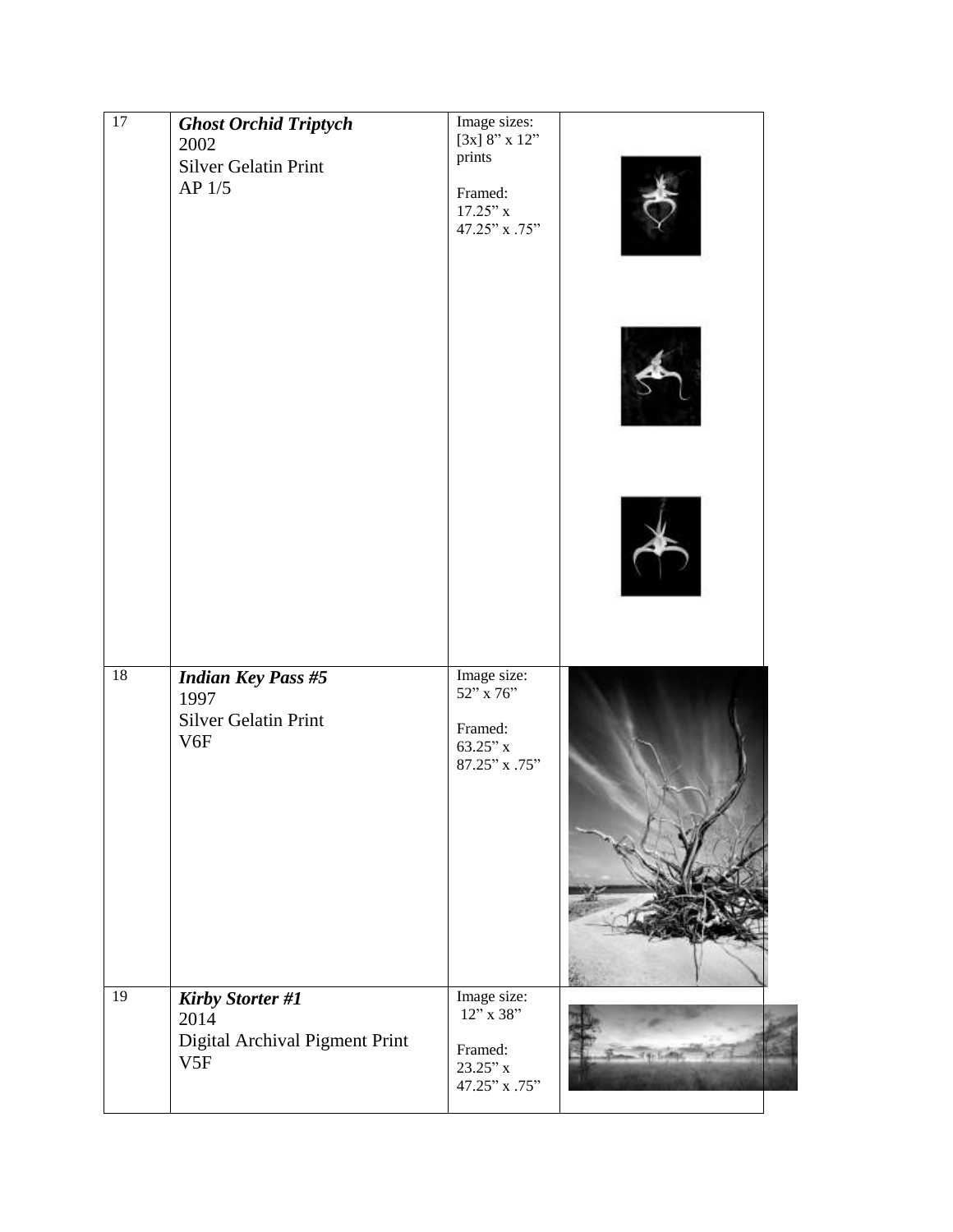| $\overline{20}$ | Little Butternut #2<br>1997<br><b>Silver Gelatin Print</b><br>B2F          | Image size:<br>$52''$ x 76"<br>Framed:<br>63.25"x<br>$87.25"$ x .75"         |  |
|-----------------|----------------------------------------------------------------------------|------------------------------------------------------------------------------|--|
| 21              | <b>Loosescrew Gator</b><br>1998<br><b>Silver Gelatin Print</b><br>$AP$ 1/5 | Image size:<br>$37"$ x 51"<br>Framed:<br>49.25"x<br>63.25" x .75"            |  |
| 22              | <b>Loosescrew Orchid</b><br>1999<br>Silver Gelatin Print<br>3F             | Image size:<br>$9'' \times 12''$<br>Framed:<br>$17.25"$ x<br>$21.25"$ x .75" |  |
| $\overline{23}$ | <b>Loosescrew Swamp Sanctuary #2</b><br>1994<br>Silver Gelatin Print<br>3F | Image size:<br>52" x 76"<br>Framed:<br>63.25"x<br>$87.25"$ x $.75"$          |  |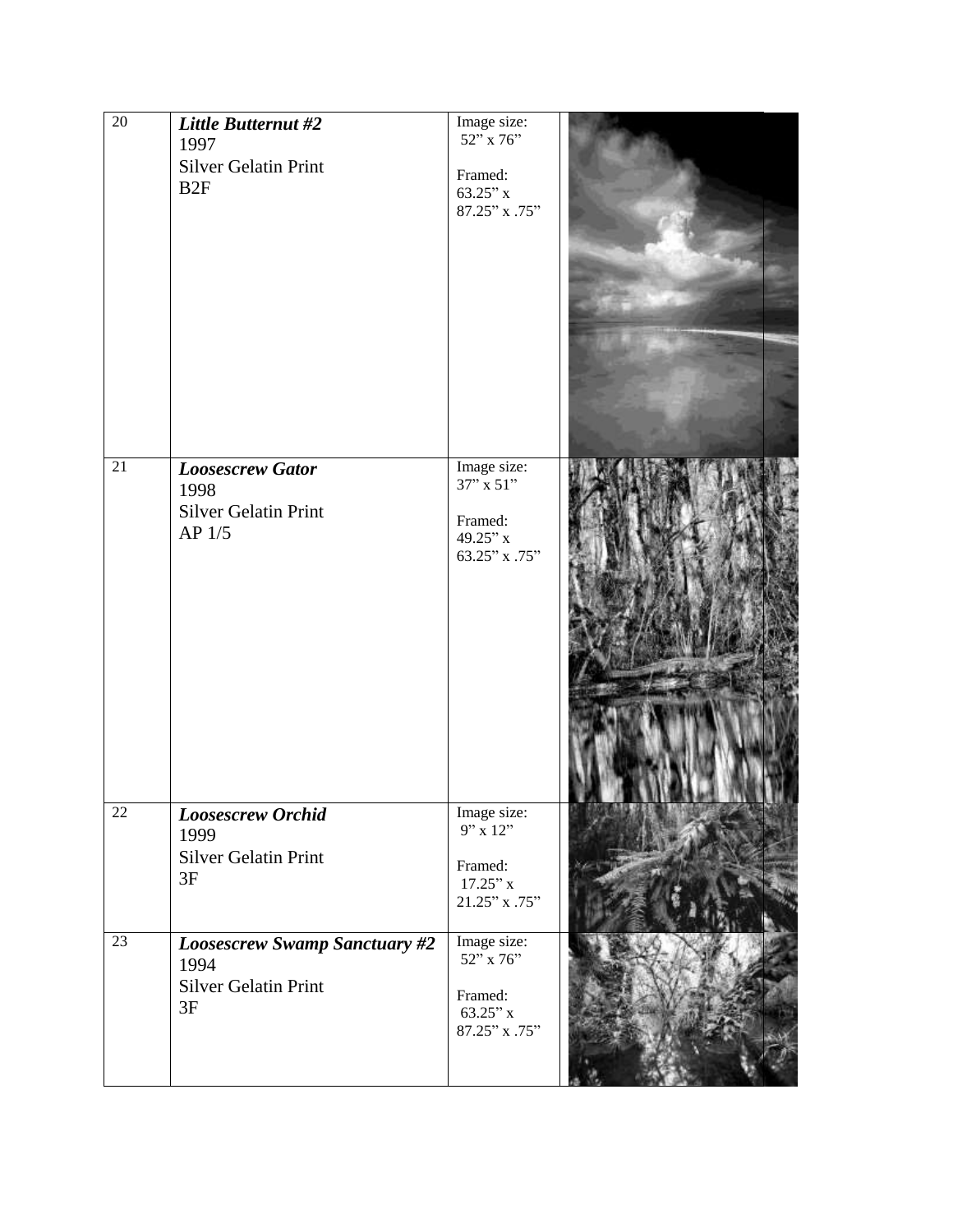| $\overline{24}$ | Loxahatchee Wildlife Refuge #1<br>1999<br><b>Silver Gelatin Print</b>                  | Image size:<br>52" x 100"                                           |  |
|-----------------|----------------------------------------------------------------------------------------|---------------------------------------------------------------------|--|
|                 | <b>BAP1F</b>                                                                           | Framed:<br>$63.25"$ x<br>111.25" x .75"                             |  |
| 25              | <b>Moonrise</b><br>1986<br><b>Silver Gelatin Print</b><br>V2F                          | Image size:<br>$37"$ x 51"<br>Framed:<br>49.25"x<br>63.25" x .75"   |  |
|                 |                                                                                        |                                                                     |  |
| 26              | <b>Ochopee</b>                                                                         | Image size:                                                         |  |
|                 | 1986<br><b>Silver Gelatin Print</b><br>AP <sub>1/3</sub>                               | $40"$ x 76"<br>Framed<br>$51.25"$ x<br>87.25" x .75"                |  |
| 27              | <b>Red-Shouldered Hawk</b><br>2003<br><b>Silver Gelatin Print</b><br>AP 1/10           | Image size:<br>16" x 22"<br>Framed<br>$25.25"$ x<br>31.25" x .75"   |  |
| 28              | <b>Rock Island Prairie</b><br>1987<br><b>Silver Gelatin Print</b><br>AP <sub>1/3</sub> | Image size:<br>52" x 92"<br>Framed:<br>$63.25"$ x<br>103.25" x .75" |  |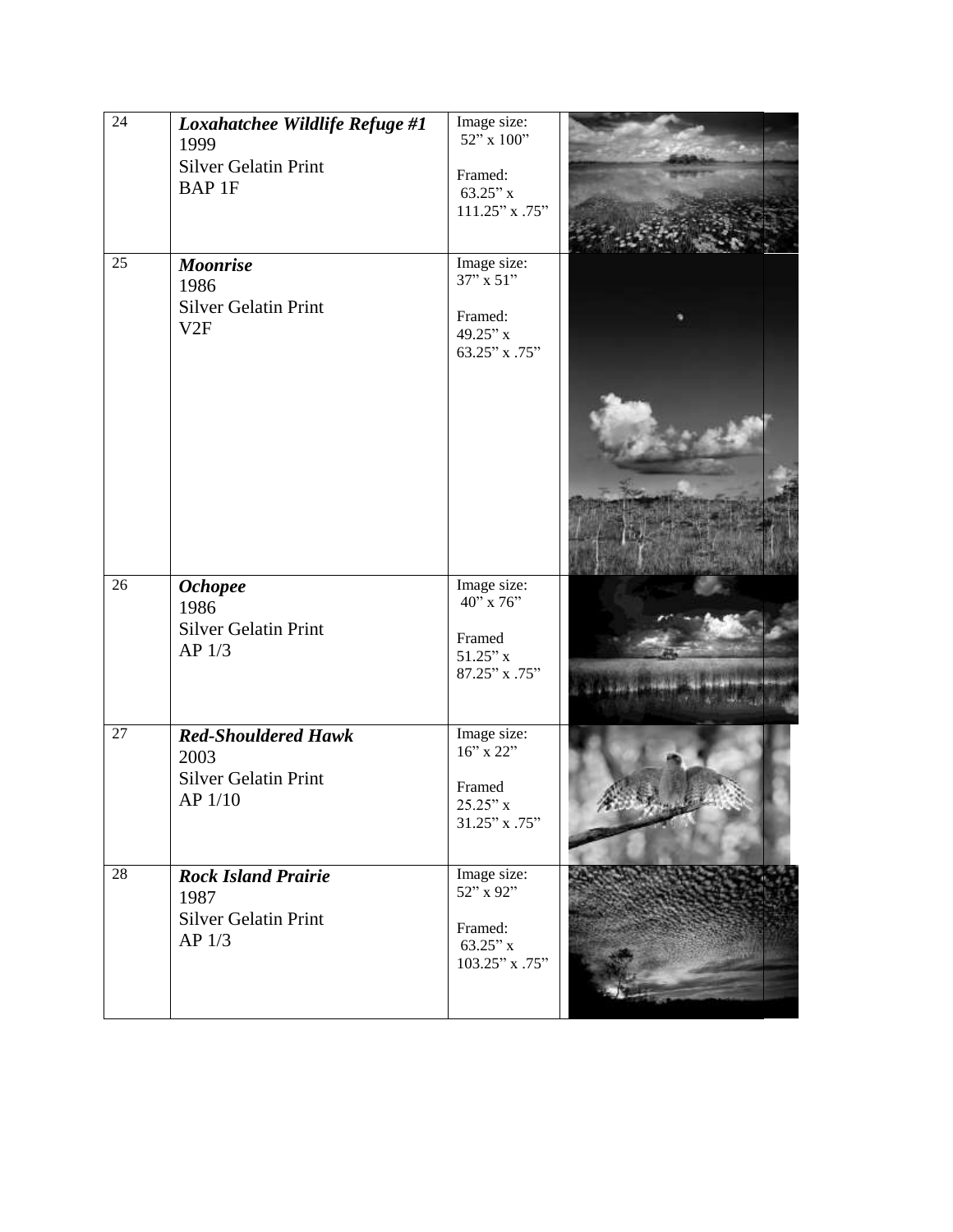| $\overline{29}$ | <b>Shell Key #3</b><br>2001<br><b>Silver Gelatin Print</b>                    | Image size:<br>78" x 52"<br>Framed:<br>89.25"x<br>63.25" x .75"        |  |
|-----------------|-------------------------------------------------------------------------------|------------------------------------------------------------------------|--|
| $\overline{30}$ | <b>Skillet Strand</b><br>1996<br><b>Silver Gelatin Print</b><br>V1F           | Image size:<br>52" x 100<br>Framed:<br>$63.25"$ x<br>111.25" x .75"    |  |
| 31              | <b>Swamp Apple Pond</b><br>1999<br>Digital Archival Pigment Print<br>AP 1/10  | Image size:<br>38" x 26"<br>Framed:<br>$37.25"$ x<br>47.25" x .75"     |  |
| 32              | Tamiami Trail #1<br>1986<br><b>Silver Gelatin Print</b><br>2F                 | Image size:<br>40" x 64"<br>Framed:<br>$51.25"$ x<br>75.25" x .75"     |  |
| 33              | Tamiami Trail #2<br>1990<br><b>Silver Gelatin Print</b><br>V <sub>4F</sub>    | Image size:<br>$56''$ x 76"<br>Framed:<br>$63.25"$ x<br>87.25" x .75"  |  |
| 34              | Tamiami Trail #12<br>1996<br><b>Silver Gelatin Print</b><br>AP <sub>1/3</sub> | Image size:<br>$37$ " x $51$ "<br>Framed:<br>49.25" x<br>63.25" x .75" |  |